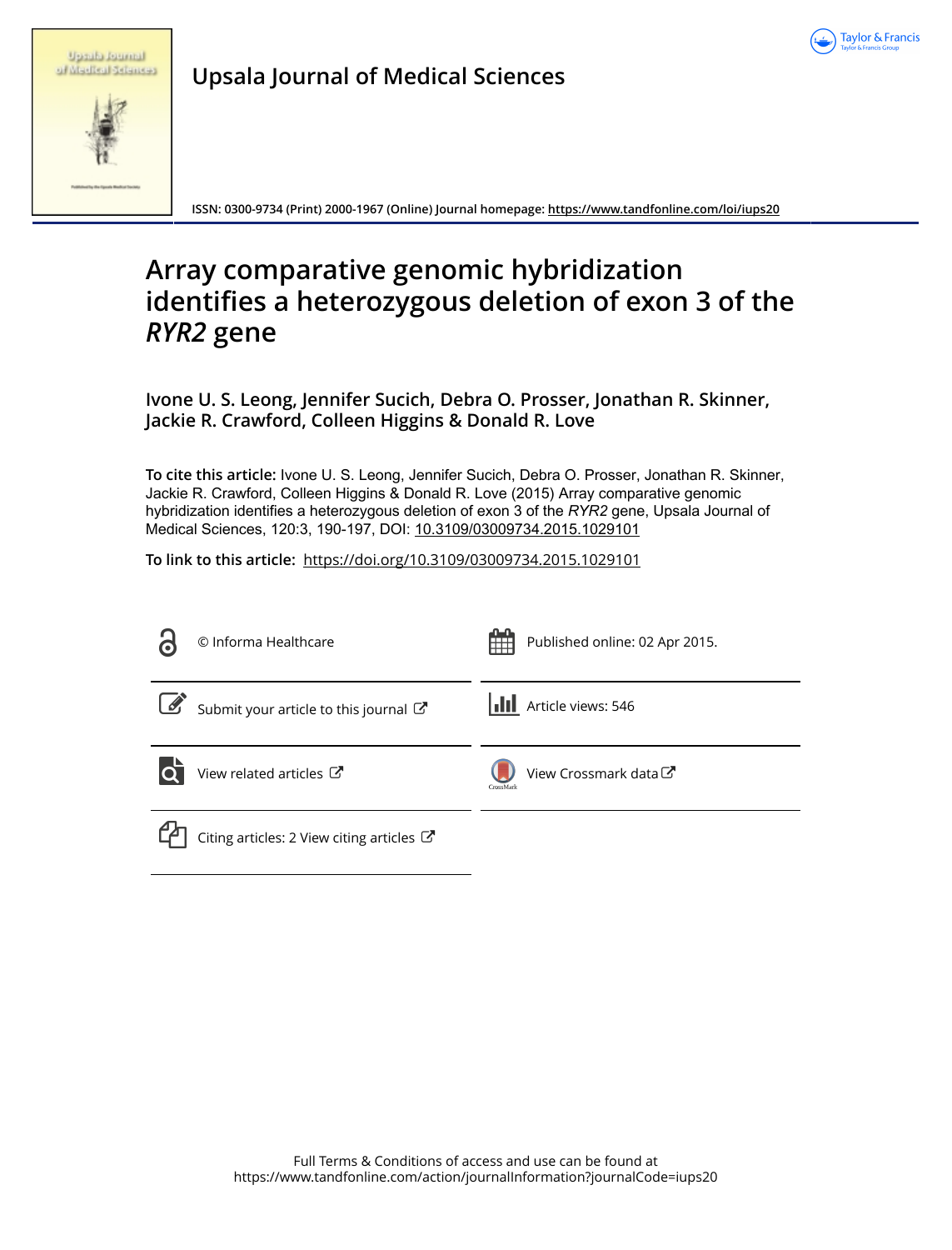# ORIGINAL ARTICLE

# Array comparative genomic hybridization identifies a heterozygous deletion of exon 3 of the RYR2 gene

# IVONE U. S. LEONG<sup>1</sup>, JENNIFER SUCICH<sup>1</sup>, DEBRA O. PROSSER<sup>1</sup>, JONATHAN R. SKINNER $^{2,3,4},$  JACKIE R. CRAWFORD $^{2,3},$  COLLEEN HIGGINS $^5$  & DONALD R. LOVE $^{1,3}$

 $^1$ Diagnostic Genetics, LabPLUS, Auckland City Hospital, PO Box 110031, Auckland 1142, New Zealand,  $^2$ Greenlane Paediatric and Congenital Cardiac Service, Starship Children's Hospital, Grafton Auckland, Private Bag 92024, New Zealand, <sup>3</sup>Cardiac Inherited Disease Group, Auckland City Hospital, Auckland, New Zealand, <sup>4</sup>Department of Child Health, The University of Auckland, Private Bag 92019, Auckland 1142, New Zealand, and <sup>5</sup> School of Applied Sciences, Auckland University of Technology, Private Bag 92006, Auckland, New Zealand

#### Abstract

Background. Catecholaminergic polymorphic ventricular tachycardia (CPVT) is a heritable cardiac disorder characterized by life-threatening ventricular tachycardia caused by exercise or acute emotional stress. The standard diagnostic screening involves Sanger-based sequencing of 45 of the 105 translated exons of the RYR2 gene, and copy number changes of a limited number of exons that are detected using multiplex ligation-dependent probe amplification (MLPA).

Methods. In the current study, a previously validated bespoke array comparative genomic hybridization (aCGH) technique was used to detect copy number changes in the RYR2 gene in a 43-year-old woman clinically diagnosed with CPVT.

Results. The CGH array detected a 1.1 kb deletion encompassing exon 3 of the RYR2 gene. This is the first report using the aCGH technique to screen for mutations causing CPVT.

Conclusions. The aCGH method offers significant advantages over MLPA in genetic screening for heritable cardiac disorders.

Key words: aCGH, array comparative genomic hybridization, catecholaminergic polymorphic ventricular tachycardia, CPVT, ryanodine receptor 2 gene, RYR2

## Introduction

Catecholaminergic polymorphic ventricular tachycardia (CPVT) is an inherited cardiac disorder characterized by life-threatening arrhythmias during adrenergic stimulation, such as during exercise or acute emotional stress [\(1\)](#page-7-0). Those affected by CPVT have structurally normal hearts, and symptoms present at an early age [\(2\)](#page-7-0); if left untreated the mortality rate of CPVT is between 30%–50% by 35 years of age [\(2](#page-7-0)). There are two main forms of the disease: CPVT1 and CPVT2. CPVT1 is an autosomal dominant disorder caused by mutations in the RYR2 gene, which encodes for the cardiac  $Ca^{2+}$ release channel (Ryanodine receptor isoform 2) [\(3,4\)](#page-7-0). CPVT2 is an autosomal recessive form of the disease, which is caused by mutations in the CASQ2 gene that encodes for a  $Ca^{2+}$  binding protein (Calsequestrin 2) ([5,6](#page-7-0)). Both proteins are located in the cell's sarcoplasmic reticulum. Mutations in the RYR2 and CASQ2 genes account for 50% and 3%–5%, respectively, of all CPVT cases ([1,7\)](#page-7-0). A third (and minor) form of CPVT is caused by mutations in the  $KCNf2$ gene [\(8](#page-8-0)).

Correspondence: Donald R. Love, Diagnostic Genetics, LabPLUS, Auckland City Hospital, PO Box 110031, Auckland 1142, New Zealand. Fax: +64-9-3074939. E-mail: [donaldl@adhb.govt.nz](mailto:donaldl@adhb.govt.nz)

(Received 13 January 2015; accepted 8 March 2015)

This is an open-access article distributed under the terms of the CC-BY-NC-ND 3.0 License which permits users to download and share the article for non-commercial purposes, so long as the article is reproduced in the whole without changes, and provided the original source is credited.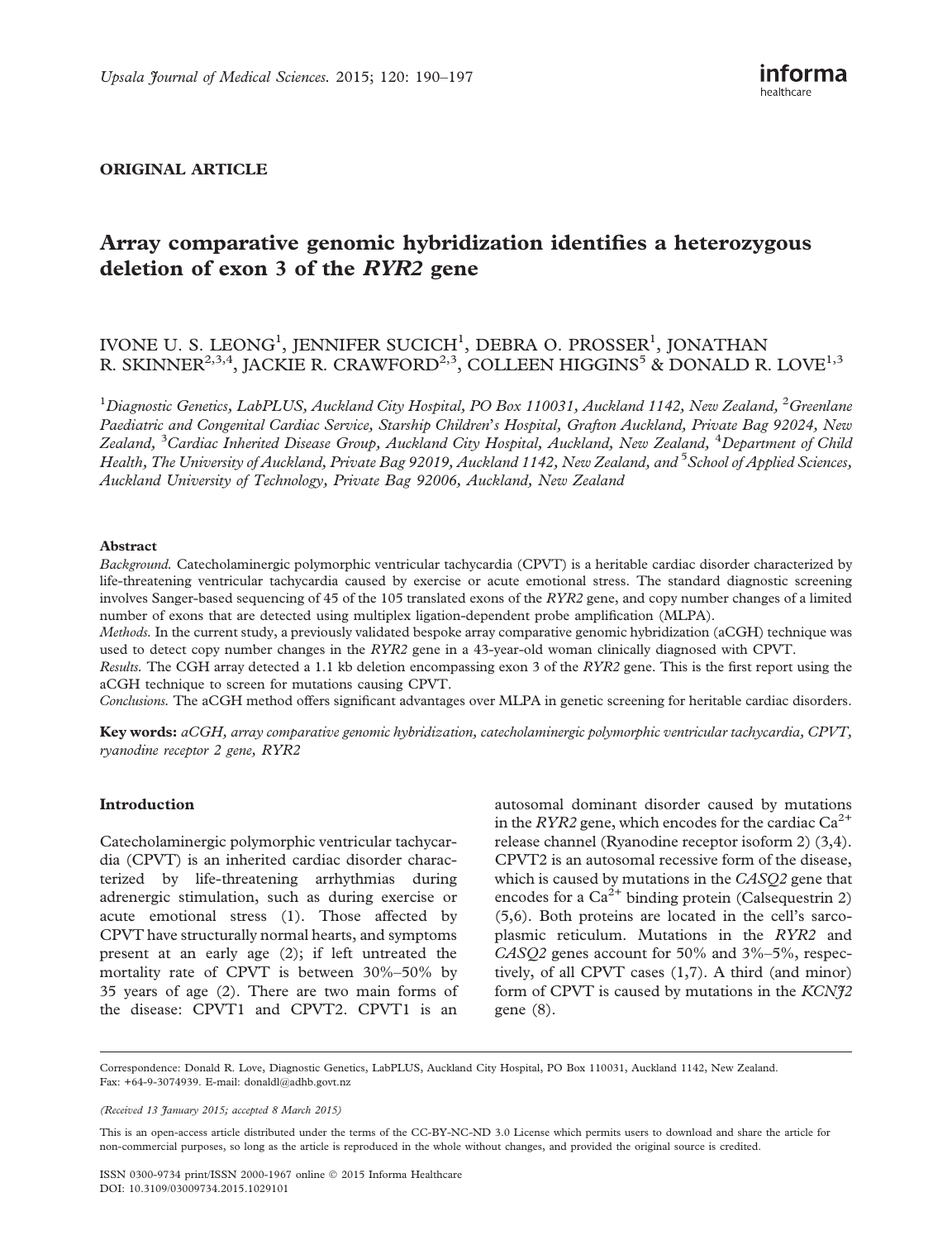The RYR2 gene contains 105 exons and encodes for one of the largest ion channel protein in the human body. CPVT-causing mutations in the RYR2 gene have been found in 45 of the 105 translated exons ([8,9](#page-8-0)); many of these mutations are substitution mutations. The main mutation screening method involves PCR-based amplification of 40–43 exons of the RYR2 gene, and subsequent bidirectional Sanger-based sequencing (tier 1). If no mutations are found in this targeted group of exons then the remaining exons are sequenced (tier 2). In the absence of sequencedetectable mutations, screening methods then move on to those that can detect larger-scale events such as an exon 3 deletion (the deletion size ranges from 1.1 to 37.7 kb;29affectedindividuals) ([9](#page-8-0)-[13\)](#page-8-0), a smalldeletion in exon 99 (one affected individual) ([10\)](#page-8-0), and duplication/insertion in exon 97 (one affected individual) [\(14\)](#page-8-0). These larger mutations are usually detected using multiplex ligation-dependent probe amplification (MLPA), and this method is used to complement the Sanger-based screening; however, this method only screens for deletion and duplication events in a subset of exons of the RYR2 gene [\(15\)](#page-8-0). In contrast, array comparative genomic hybridization (aCGH) offers enhanced exon coverage to detect exonic duplications and deletions. We have implemented a customdesigned aCGH array in our routine diagnostic testing of cardiac referrals to examine copy number changes in the coding regions of 99 genes associated with inherited cardiac and neuromuscular disorders [\(15-18](#page-8-0)).

In the present study, we screened a 43-year-old woman clinically diagnosed with CPVT using an aCGH assay and detected a 1.1-kb deletion encompassing exon 3 of the RYR2 gene. A custom-designed PCR-based assay was developed to screen for this deletion event in her children. The aCGH method has not been previously applied to CPVT screening [\(15](#page-8-0)-[18](#page-8-0)).

#### Materials and methods

Genomic DNA (gDNA) was extracted from peripheral bloodEDTA samples using the Gentra PuregeneDNA Extraction kit (Qiagen inc., Germantown, Maryland, USA), according to the manufacturer's instructions.

A Roche NimbleGen 12x135K Custom CGH Array (Roche NimbleGen Inc., Madison, Wisconsin, USA) was used for copy number change analysis. The aCGH was designed to examine the coding regions of 99 genes associated with several cardiac and neuromuscular disorders, including genes responsible for long QT syndrome (LQTS), Brugada syndrome, hypertrophic cardiomyopathy (HCM), dilated cardiomyopathy (DCM), short QT syndrome (SQT), and CPVT ([18](#page-8-0)). See Supplementary Materials for the full gene list. Details about exonic and intronic probe densities and low-density 'backbone' probes that screen the human genome have previously been described [\(15\)](#page-8-0).

A total of 500 ng of the proband's gDNA was processed according to the manufacturer's instructions (NimbleGen Array User's Guide: CGH and CGH/LOH Arrays v9.1) [\(19](#page-8-0)), and has been described previously ([15,17](#page-8-0)). In brief, a patient's gDNA and Promega control DNA were fluorescently labeled with Cy3 (sample) and Cy5 (control) dyes, and subsequently purified via ethanol precipitation. The fluorescently labeled patient sample and the sex-matched control were combined in equimolar amounts and hybridized to one of 12 arrays on the aCGH slide for approximately 48 h using a Roche NimbleGen Hybridisation Chamber. Subsequently, the slides were washed and scanned using a NimbleGen MS 200 Microarray Scanner. The array image files (.tif) were imported into DEVA v1.2.1 (Roche NimbleGen Inc.) for analysis. The data were filtered using a log2ratio threshold of less than –0.4 over six probes for a deletion event and a log2ratio threshold of greater than 0.4 over 15 probes for a duplication event. All copy number changes that met these criteria were examined further using the UCSC Genome Browser, human genome assembly NCBI36/ hg18 (released March 2006) [\(20](#page-8-0)), to determine the location and significance of the change.

All significant copy number changes were PCRverified to determine the exact breakpoint of the deletion. Two sets of primers were designed to flank the deletion site detected by the aCGH approach (RYR\_ex3\_del\_F 5' GCGTATCAGAGTAAGCT-GTGTC 3'; and RYR2\_ ex3\_del\_R, 5' AACTCT-GTGACTTTGGAAAAGGAAT 3'). PCR was performed as follows: 1x FastStart PCR buffer, 2 mM magnesium chloride,  $0.8 \mu M$  each of the forward and reverse primer, 0.4 mM dNTP, 0.04 U FastStart Taq DNA Polymerase (Roche), and 50 ng of gDNA. The following cycling conditions were used:  $95^{\circ}$ C for 4 min, 35 cycles of  $94^{\circ}$ C for 45 s,  $60^{\circ}$ C for 30 s,  $72^{\circ}$ C for 2 min 45 s, and a final extension at  $72^{\circ}$ C for 10 min.

PCR products were purified with ExoSAP-IT (Affymetrix Inc, Santa Clara, California, USA) prior to bi-directional DNA sequencing using BigDye Terminator v3.1 (Applied Biosystems by Life Technologies, Carlsbad, California, USA) to determine the exact deletion breakpoint. The sequenced products were purified using the BigDye XTerminator Purification Kit (Applied Biosystems Ltd) and were then subjected to capillary electrophoresis using the Applied Biosystems model 3130xl Genetic Analyzer. The analysis of sequence traces was performed using Geneious software (Biomatters Ltd, Auckland, New Zealand) [\(21](#page-8-0)).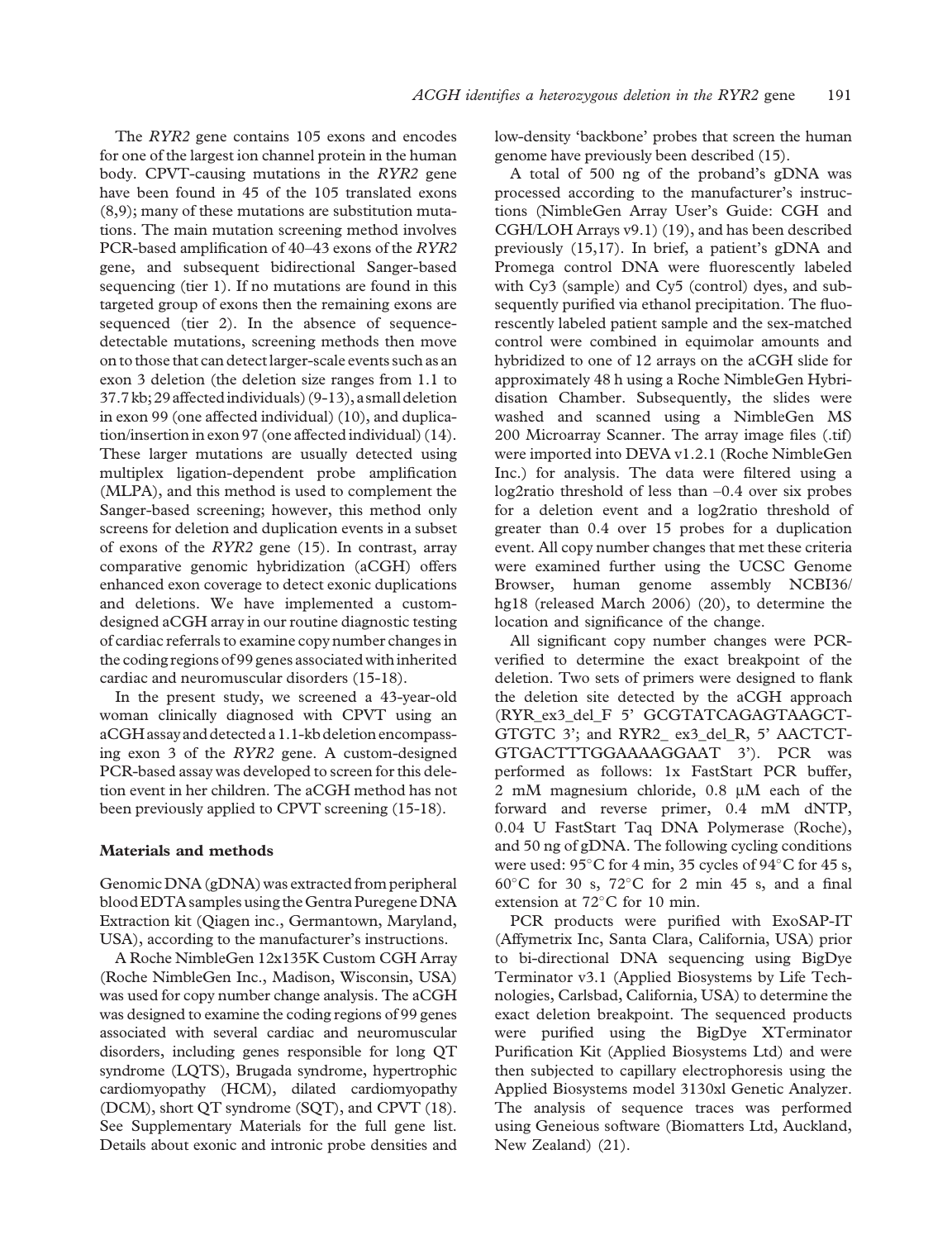

Figure 1. Pedigree of the RYR2 exon 3 deletion carriers. The proband (II-3) is indicated by the black arrow. Family members carrying the RYR2 exon 3 deletion are indicated in solid black. The members with unknown clinical and genetic background information are indicated by ?.

#### Results

#### Clinical history

The proband (II-3) was a 43-year-old woman who was suspected to have CPVT, and she was referred to the Cardiac Inherited Disease Group (CIDG) of Auckland City Hospital for further cardiac/genetic investigation (Figure 1). The proband had previously experienced syncope with exertion and multiple ventricular premature complexes (VPCs) whilst monitored ([Figure 2A\)](#page-4-0). An exercise tolerance test (ETT) showed runs of polymorphic ventricular tachycardia (VT) with minimal exertion, and echocardiography confirmed a structurally normal heart. She was managed with beta-blockade and an implantable cardioverter-defibrillator (ICD). To control further the VT episodes she later underwent a left thoracoscopic sympathectomy and more recently has responded well to flecainide.

The family history was significant for the sudden death of the proband's brother (II-1) at the age of 15 years. He had suffered repeated syncope with documented polymorphic VT, and was taking betablockers at the time of his death whilst running. The proband's mother (I-2) died suddenly at age 52 years, and reportedly had a myocardial infarction on autopsy. Clinical details were not available for II-2, II-4, and II-5. The proband's four children (III-1 to III-4) also underwent cardiac investigation due to her probable CPVT diagnosis (Figure 1). All had echocardiography Holters and exercise testing. None had evidence of structural inherited heart disease, but one of the symptomatic fraternal twins (III-3) at 7 years of age had ventricular ectopy during exercise both on ETT and Holters. She was managed with betablockers and left cardiac sympathetic denervation, and has had no syncope over the ensuing 6 years.

As well as probable CPVT, III-3 also exhibited symptoms of absence seizures. An electroencephalogram confirmed that II-3 suffered from primary generalized epilepsy with absence of seizures. Ethosuximide was administered for the absence seizures. She also exhibited learning difficulties and poor concentration, and was diagnosed with attention deficit hyperactivity disorder (ADHD). ETT (Bruce protocol, see [Figure 2B](#page-4-0)) and Holter conducted eight months post-surgery showed a reduction in VPCs. Four beats of VT were recently documented on exercise, and flecainide has since been added. There may be early signs of sinus node dysfunction, with the resting heart rate having fallen on the same dose of nadolol over recent years; the repolarization pattern has begun to look normal. She is asymptomatic for the bradycardia at present, and there have been no prolonged pauses on Holter.

# Molecular genetic analysis

The aCGH analysis of the proband identified a heterozygous deletion on chromosome 1 (1q43) that was approximately 816 bp in size (hg18 coordinates chr1:235,560,602-235,561,416) [\(Figure 3\)](#page-5-0). This deletion encompasses the whole of exon 3 of the RYR2 gene with flanking intronic regions [\(Figure 4\)](#page-6-0). Sanger-based sequencing was used to confirm the aCGH results and also to determine the exact breakpoints of the deletion. Primers were designed to flank the region of interest ([Figure 4A](#page-6-0)), and subsequent Sanger-based sequencing of the resulting smaller amplicon confirmed the aCGH results but with greater resolution such that the deletion proved to be 1,126 bp in size ([Figure 4A\)](#page-6-0). This mutation (c.169-198\_c.273+823 del1126) has been previously reported by Ohno et al. [\(12](#page-8-0)) and Szentpali et al.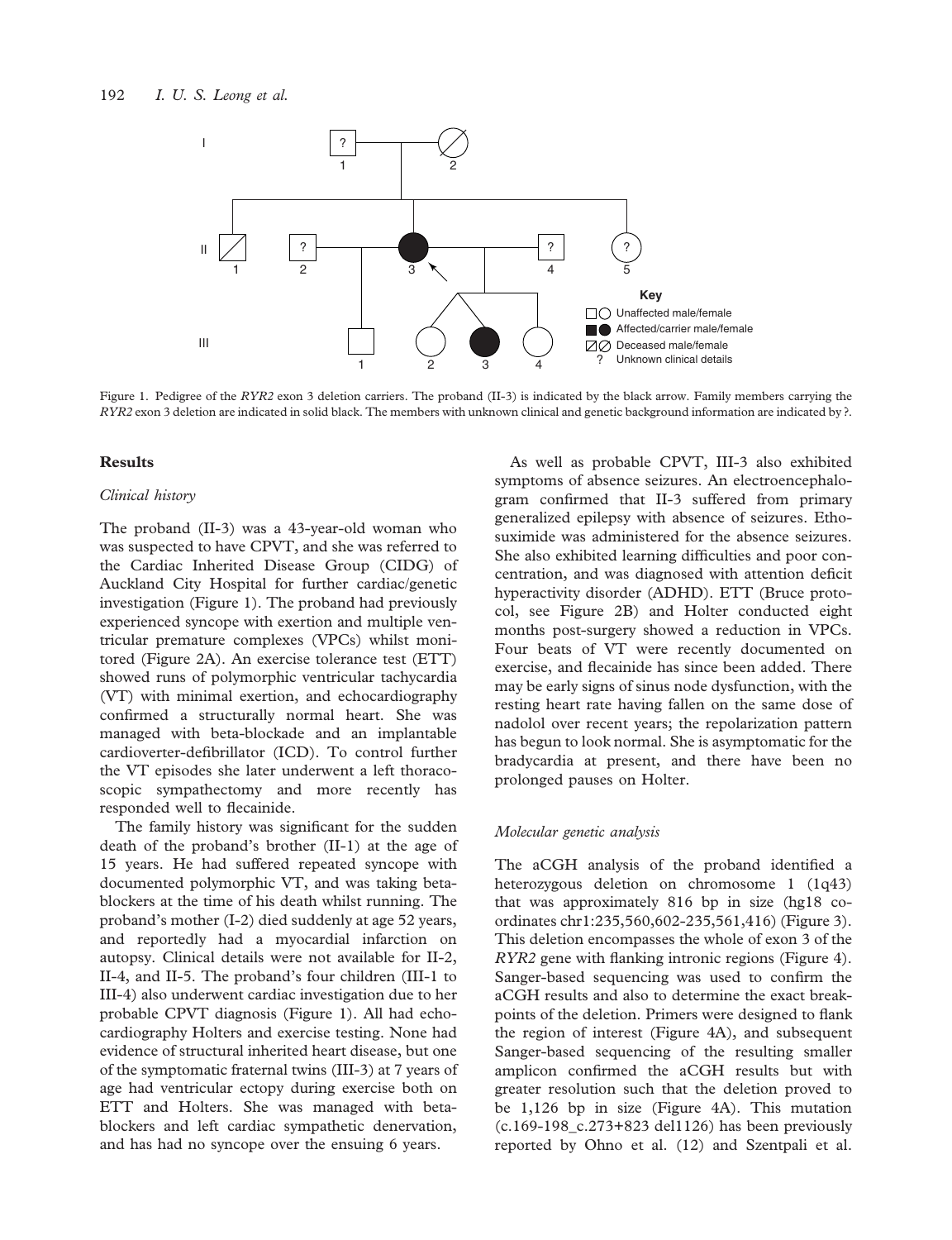<span id="page-4-0"></span>

Figure 2. Rhythm strips of the proband and her daughter. A: Three lead rhythm strip (25 mm/s, 10 mm/mV) taken during exercise of the female proband (II-3), at age 29 years following presentation with exertional syncope. Two minutes into stage 1 of the Bruce protocol, there are runs of polymorphic ventricular ectopy and ventricular tachycardia interrupted with occasional sinus beats. B: 12 lead rhythm strip (25 mm/s, 10 mm/mV) taken during exercise of an asymptomatic 7-year-old daughter of the proband (III-3) in stage 3, 9 min into the Bruce protocol. Frequent left bundle branch, inferior axis monomorphic ventricular extra beats develop into bigeminy.

([Figure 5\)](#page-6-0) [\(13](#page-8-0)). Exon 3 of the RYR2 gene encodes for a highly conserved region of the RYR2 protein, and the mutation is an in-frame deletion of 35 amino acids (p.Asn57-Gly91).

The proband's four children were also tested for the same mutation using a PCR-based screen, with only the daughter (II-3) proving to be a carrier of the deletion event; interestingly, this assay preferentially amplified only the deleted RYR2 gene allele in carrier individuals [\(Figure 4B](#page-6-0)). The outcome of this mutation screen correlated with the clinical phenotypes of the proband's children.

## Discussion

The custom-designed NimbleGen 12x135K aCGH confirmed the CPVT diagnosis of the proband, and the targeted PCR-based amplification assay confirmed the CPVT diagnosis of her daughter. The microarray was able to detect the deletion of only one exon of the RYR2 gene. The custom-designed aCGH described here has been used previously in screening for deletion/ duplication events in a large number of cardiac genes, but the design criteria have also been more generally applied to allow screening for mutations in non-cardiac-related referrals [\(15-18](#page-8-0)).

Missense mutations are common within the RYR2 gene, with many of the mutations located in 45 out of the 105 exons. While deletion and duplication mutations are not common in the RYR2 gene, it is still important to check for copy number changes for this gene as deletion and duplication events have been detected ([9](#page-8-0)-[13\)](#page-8-0). These large heterozygous deletions cannot be detected using standard genetic screening such as direct DNA sequencing and high-performance liquid chromatography [\(9\)](#page-8-0). While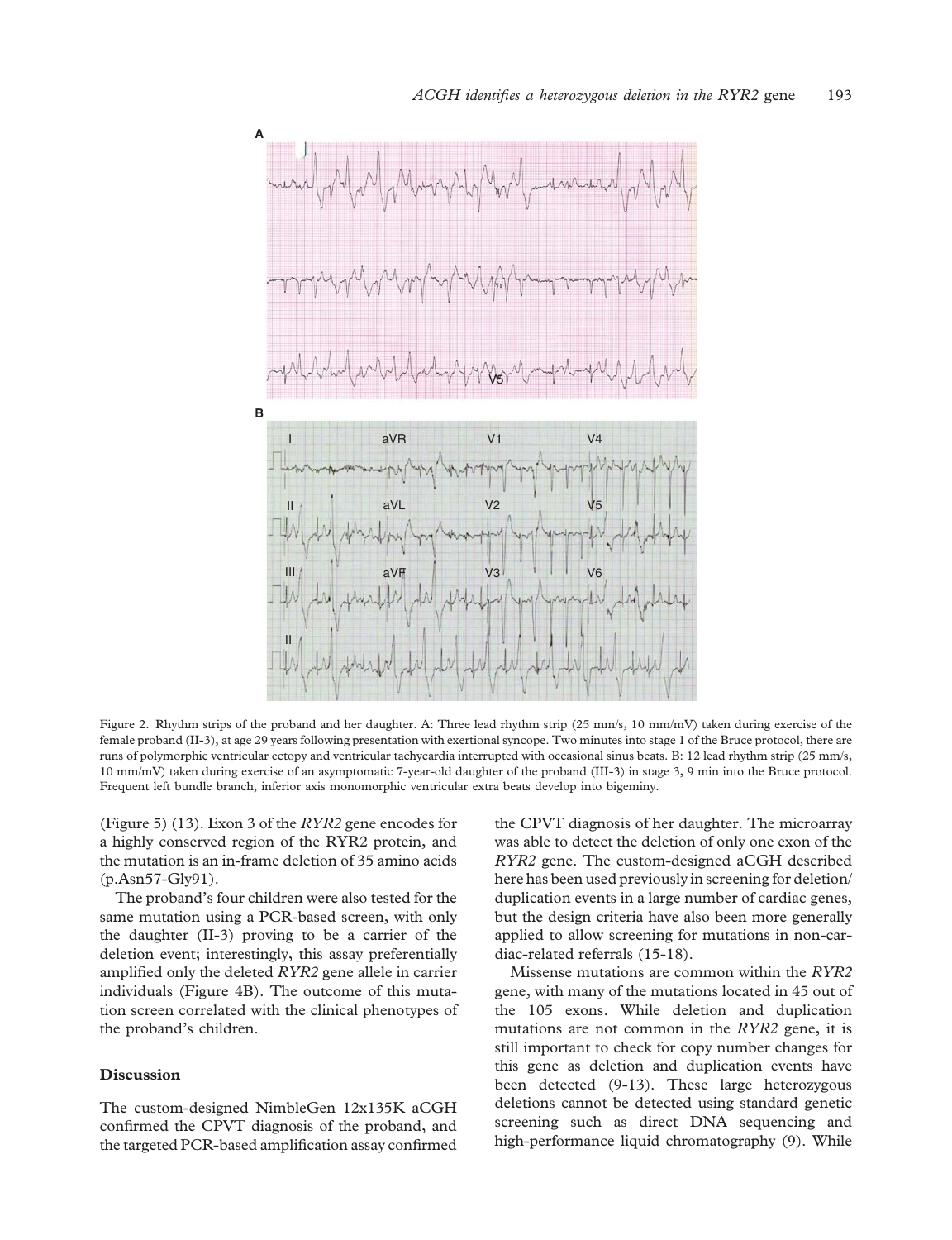<span id="page-5-0"></span>

Figure 3. Copy number changes in chromosome 1q43 of the proband. DEVA software output showing a copy number change (deletion; 10 probes; log2ratio: –0.6726) localized to chromosome 1q43 (235,560,602-235,561,416; hg18 co-ordinates) for the proband (II-3).

MLPA is able to detect exonic deletions, the technique can only be applied to a small number of genes and a limited number of exons. The current aCGH method has made it more efficient in screening for dosage changes in several patient samples simultaneously across a wide range of suspected genes.

The deletion of exon 3 has been reported by five different groups ([9](#page-8-0)-[13](#page-8-0)), and 31 individuals carry this mutation (nine families, including this study). Of the 31 individuals, only three appear to have a deletion of the same location and extent as the one reported here ([Figure 5](#page-6-0), [Table I](#page-7-0)) [\(12,13\)](#page-8-0). It is tempting to suggest that the deletion cluster represents recombination between repetitive elements (Alu family of repeats) ([Figure 5\)](#page-6-0) that flank exon 3. Interestingly, the three individuals previously reported do not come from the same geographical region as our patients; the two unrelated cases reported by Ohno et al. [\(12](#page-8-0)) are ethnically different from our proband. Nineteen individuals have deletions of similar sizes in this region ([Figure 5](#page-6-0)) [\(10,11\)](#page-8-0), and two individuals have much larger deletions in this region (3.6 kb and 37.7 kb; these two mutations are not shown in [Figure 5\)](#page-6-0) ([9,12\)](#page-8-0). Approximately 80% of these cases suffer from ventricular tachycardia, and approximately

half experience atrial fibrillation and sino-atrial dysfunction. A quarter have received an ICD or pacemaker, and only the two subjects in the current study have received a left thoracoscopic cardiac sympathectomy. The symptoms exhibited by the patients in the study reported here match the other symptoms found in those with the same mutations (i.e. syncope, bradycardia, ventricular tachycardia, and VPCs); however, the two affected members in our study do not yet show clear signs of sino-atrial dysfunction and left ventricular non-compaction cardiomyopathy (LVNC) which were found in the two other studies  $(12,13).$  $(12,13).$  $(12,13).$ 

The RYR2 protein is a major  $Ca^{2+}$  releasing channel of the sarcoplasmic reticulum (SR) in cardiac muscle and plays an essential role in excitation–contraction coupling and  $Ca^{2+}$  homeostasis in SR [\(22\)](#page-8-0). All mutations found in the  $RYR2$  gene to date have a gain-of-function effect, which causes a lowered threshold for either cytoplasmic  $Ca^{2+}$  or SR  $Ca^{2+}$ levels ([23\)](#page-8-0). This increase in cytoplasmic  $Ca^{2+}$  leads to delays after depolarization (DAD) [\(23](#page-8-0)). The exon 3 region of the RYR2 gene is highly susceptible to large Alu repeat-mediated genomic rearrangements ([9\)](#page-8-0). In vitro studies of the effect of RYR2 lacking the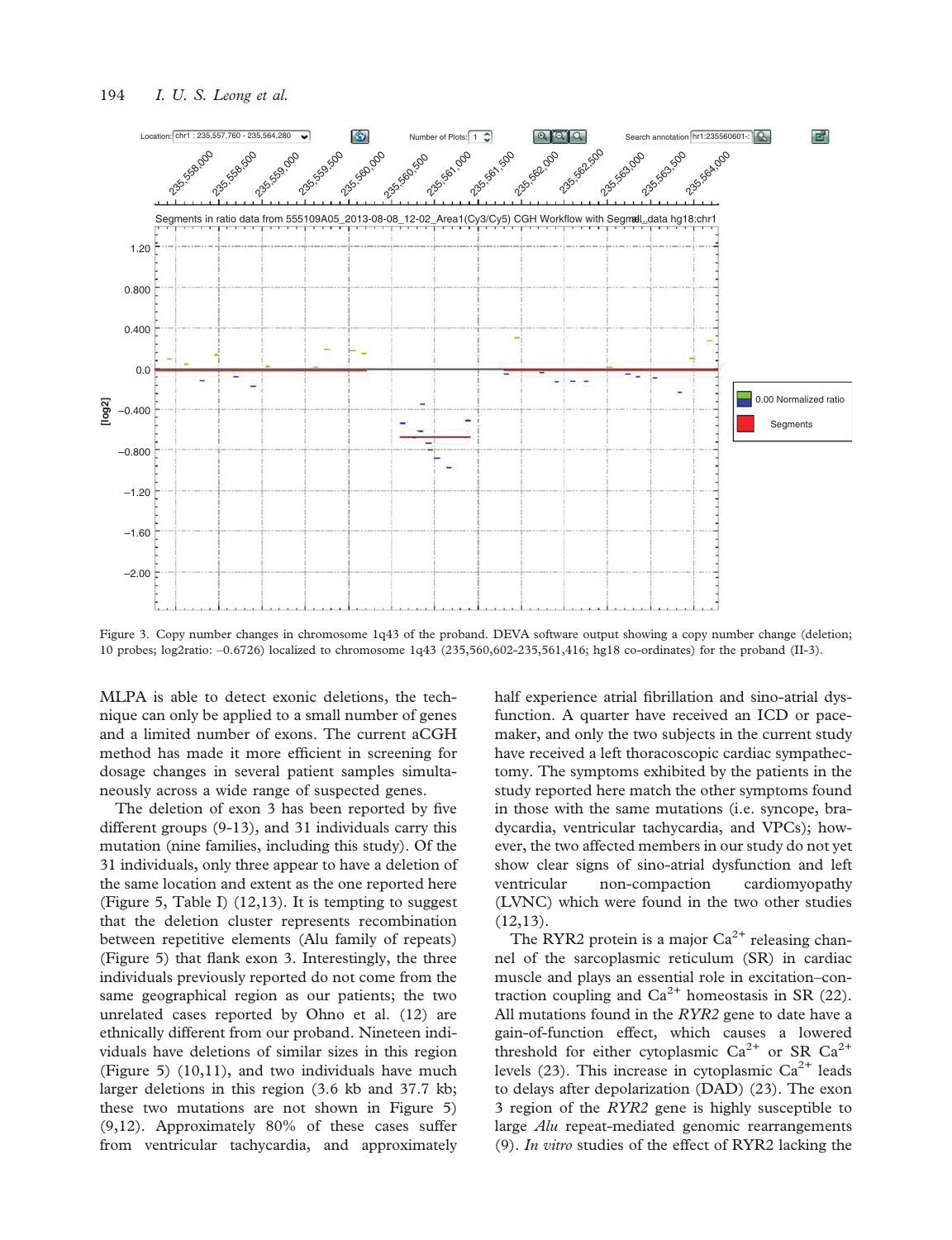<span id="page-6-0"></span>

Figure 4. PCR amplification of the region encompassing exon 3 of the RYR2 gene. A: Amplicon sizes of the expected PCR products using DNA from an unaffected individual carrying no deletion of exon 3 of the RYR2 gene (left), and for DNA with the exon 3 deletion (right). The deletion size according to aCGH and the actual deletion size confirmed by Sanger-based sequencing are shown (above red lines). The expected PCR amplicon size of the deletion mutant according to the aCGH data and the actual product size are both shown. B: 2% agarose gel showing the results of PCR amplification of the genomic region encompassing exon 3 of the RYR2 gene for the proband (II-3) and her four children (III-1 to III-4). Chromatogram of the control and the proband showing where the breakpoint is (indicated by the red line).

exon 3-encoded domain in HEK293 cells have shown increased  $Ca^{2+}$  release into the cytoplasm, which has been attributed to  $Ca^{2+}$  overload leading to DADs ([24\)](#page-8-0).

Of the five members of the family that were tested here, two members were affected by ADHD (one daughter was confirmed to have CPVT, the other was asymptomatic). As the RYR2 gene mutation did not co-segregate with the appearance of ADHD, it could not be concluded that the gene is associated with the disorder. However, there have been two reported cases where CPVT patients (substitution mutations in the RYR2 gene) suffer from ADHD ([25,26](#page-8-0)). The proband's daughter (II-3) was also affected by generalized epilepsy with absence seizures, which could be caused by the RYR2 exon 3 deletion. Previous reports have found that approximately half of children with CPVT also present with seizures [\(27\)](#page-8-0), and half of RYR2 gene mutation carriers



The location of the proband's exon 3 deletion is shown in red, and the location and extent of Alu family repetitive sequences are shown at the bottom of the figure. These graphics were redrawn The location of the proband's exon 3 deletion is shown in red, and the location and extent of Alu family repetitive sequences are shown at the bottom of the figure. These graphics were redrawn from the UCSC genome browser by accessing the NCBI36/hg18 assembly (http://genome.uscs.edu/). from the UCSC genome browser by accessing the NCBI36/hg18 assembly ([http://genome.uscs.edu/\)](http://genome.uscs.edu/).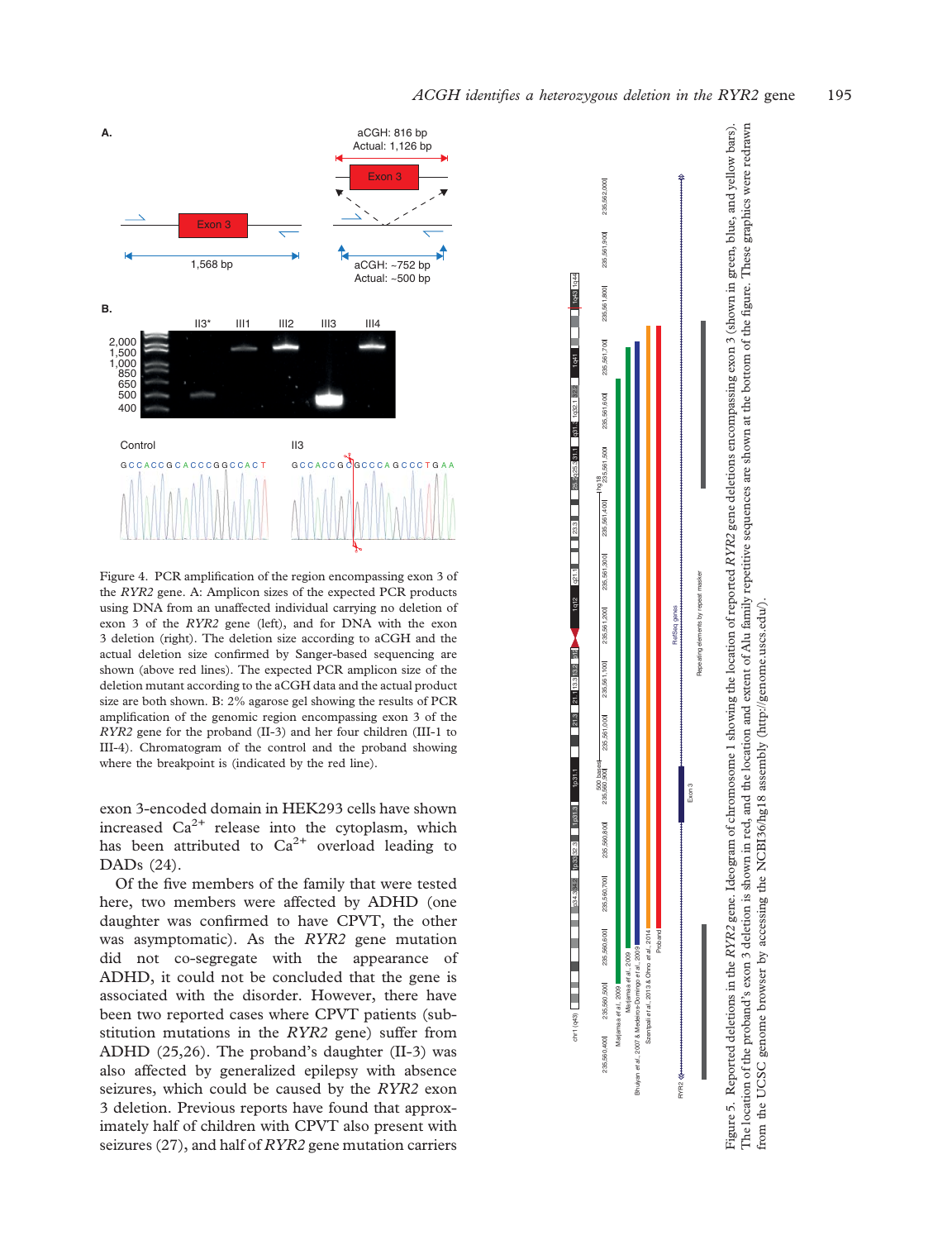|       | Family Deletion                     | $\boldsymbol{n}$               | Syn        | Brady          | AV block VT                                                                  |    | VPC | LVNC | Æ             | SA dysfunction LV dysfunction ICD |            |               | Pacemaker Ref.     |                         |
|-------|-------------------------------------|--------------------------------|------------|----------------|------------------------------------------------------------------------------|----|-----|------|---------------|-----------------------------------|------------|---------------|--------------------|-------------------------|
|       | c.161-236_c.272+781del1126          |                                |            |                |                                                                              |    |     |      |               |                                   |            |               |                    | (10)                    |
|       | $c.161 - 236$ $c.272 + 781$ del1126 |                                |            |                |                                                                              |    |     |      | ¢             |                                   |            |               |                    |                         |
|       | 3.6 kb del of exon 3                |                                |            |                |                                                                              |    |     |      |               |                                   |            |               |                    | $\widehat{\mathcal{O}}$ |
|       | $c.168 - 301$ $c.273 + 722$ del1128 |                                |            |                |                                                                              |    |     |      |               |                                   |            |               |                    | $\left(11\right)$       |
|       | c.168-228_c.273+793del1126          |                                |            |                |                                                                              |    |     |      |               |                                   |            |               |                    |                         |
|       | c.169-198_273+823del1126            |                                |            |                |                                                                              |    |     |      |               |                                   |            |               |                    | (13)                    |
|       | c.169-22924_c.273+14653del37682     |                                |            |                |                                                                              |    |     |      |               |                                   |            | $\mathcal{C}$ |                    | (12)                    |
| ∞     | c.169-198_c.273+823del1126          |                                |            |                |                                                                              |    |     |      |               |                                   |            |               |                    |                         |
| 0     | c.169-198 $c.273 + 823$ del1126     | Ν                              |            |                |                                                                              |    | ٢   |      |               |                                   |            | $\mathcal{C}$ |                    | Current study           |
| Total |                                     | $\overline{\widetilde{\cdot}}$ | $^{\circ}$ | $\overline{2}$ | r                                                                            | 25 | Ò   | O    | $\frac{6}{1}$ | $\frac{6}{1}$                     | 5          | 5             |                    |                         |
| (%)   |                                     |                                |            |                | $(25.8\%)$ $(38.7\%)$ $(22.6\%)$ $(80.6\%)$ $(29.0\%)$ $(29.0\%)$ $(51.6\%)$ |    |     |      |               | $(51.6\%)$                        | $(16.1\%)$ |               | $(16.1\%) (9.7\%)$ |                         |

<span id="page-7-0"></span>196 I. U. S. Leong et al.

in a large Dutch cohort suffered from seizures [\(28\)](#page-8-0). Knock-in mouse studies conducted by Lehnart et al. ([29](#page-8-0)) showed that a RYR2 gene missense mutation found in CPVT patients caused seizures and sudden death in mice, providing evidence that mutations in the RYR2 gene can cause seizures.

# Acknowledgements

We thank the family for kindly permitting this report. Funding: This study was financially supported by the National Heart Foundation (New Zealand), and the Maurice and Phyllis Paykel Trust. The Cardiac Inherited Disease Group is supported by Cure Kids, who also partially fund Dr Skinner's salary. Dr Leong was financially supported during a large part of this work by Cure Kids, but also by The Rutherford Foundation as a New Zealand Postdoctoral Fellow. Jennifer Sucich has been supported by a LabPLUS (Auckland City Hospital) Masters postgraduate scholarship.

Declaration of interest: The authors report no conflicts of interest. The authors alone are responsible for the content and writing of the paper.

#### References

- 1. Priori SG, Napolitano C, Memmi M, Colombi B, Drago F, Gasparini M, et al. [Clinical and molecular characterization of](http://www.ncbi.nlm.nih.gov/pubmed/12093772?dopt=Abstract) [patients with catecholaminergic polymorphic ventricular](http://www.ncbi.nlm.nih.gov/pubmed/12093772?dopt=Abstract) [tachycardia.](http://www.ncbi.nlm.nih.gov/pubmed/12093772?dopt=Abstract) Circulation. 2002;106:69–74.
- 2. Swan H, Piippo K, Viitasalo M, Heikkila P, Paavonen T, Kainulainen K, et al. [Arrhythmic disorder mapped to chro](http://www.ncbi.nlm.nih.gov/pubmed/10588221?dopt=Abstract)[mosome 1q42-q43 causes malignant polymorphic ventricular](http://www.ncbi.nlm.nih.gov/pubmed/10588221?dopt=Abstract) [tachycardia in structurally normal hearts.](http://www.ncbi.nlm.nih.gov/pubmed/10588221?dopt=Abstract) J Am Coll Cardiol. 1999;34:2035–42.
- 3. Priori SG, Napolitano C, Tiso N, Memmi M, Vignati G, Bloise R, et al. [Mutations in the cardiac ryanodine receptor](http://www.ncbi.nlm.nih.gov/pubmed/11208676?dopt=Abstract) [gene \(hRyR2\) underlie catecholaminergic polymorphic ven](http://www.ncbi.nlm.nih.gov/pubmed/11208676?dopt=Abstract)[tricular tachycardia](http://www.ncbi.nlm.nih.gov/pubmed/11208676?dopt=Abstract). Circulation. 2001;103:196–200.
- 4. Laitinen PJ, Brown KM, Piippo K, Swan H, Devaney JM, Brahmbhatt B, et al. [Mutations of the cardiac ryanodine](http://www.ncbi.nlm.nih.gov/pubmed/11157710?dopt=Abstract) [receptor \(RyR2\) gene in familial polymorphic ventricular](http://www.ncbi.nlm.nih.gov/pubmed/11157710?dopt=Abstract) [tachycardia.](http://www.ncbi.nlm.nih.gov/pubmed/11157710?dopt=Abstract) Circulation. 2001;103:485–90.
- 5. Lahat H, Pras E, Olender T, Avidan N, Ben-Asher E, Man O, et al.[Amissensemutationin a highly conserved region ofCASQ2is](http://www.ncbi.nlm.nih.gov/pubmed/11704930?dopt=Abstract) [associated with autosomal recessive catecholamine-induced](http://www.ncbi.nlm.nih.gov/pubmed/11704930?dopt=Abstract) [polymorphic ventricular tachycardia in Bedouin families from](http://www.ncbi.nlm.nih.gov/pubmed/11704930?dopt=Abstract) [Israel](http://www.ncbi.nlm.nih.gov/pubmed/11704930?dopt=Abstract). Am J Hum Genet. 2001;69:1378–84.
- 6. Postma AV, Denjoy I, Hoorntje TM, Lupoglazoff JM, Da Costa A, Sebillon P, et al. [Absence of calsequestrin 2 causes](http://www.ncbi.nlm.nih.gov/pubmed/12386154?dopt=Abstract) [severe forms of catecholaminergic polymorphic ventricular](http://www.ncbi.nlm.nih.gov/pubmed/12386154?dopt=Abstract) [tachycardia.](http://www.ncbi.nlm.nih.gov/pubmed/12386154?dopt=Abstract) Circ Res. 2002;91:e21–6.
- 7. Ackerman MJ, Priori SG, Willems S, Berul C, Brugada R, Calkins H, et al. [HRS/EHRA expert consensus statement on](http://www.ncbi.nlm.nih.gov/pubmed/21787999?dopt=Abstract) [the state of genetic testing for the channelopathies and car](http://www.ncbi.nlm.nih.gov/pubmed/21787999?dopt=Abstract)[diomyopathies this document was developed as a partnership](http://www.ncbi.nlm.nih.gov/pubmed/21787999?dopt=Abstract) [between the Heart Rhythm Society \(HRS\) and the European](http://www.ncbi.nlm.nih.gov/pubmed/21787999?dopt=Abstract)